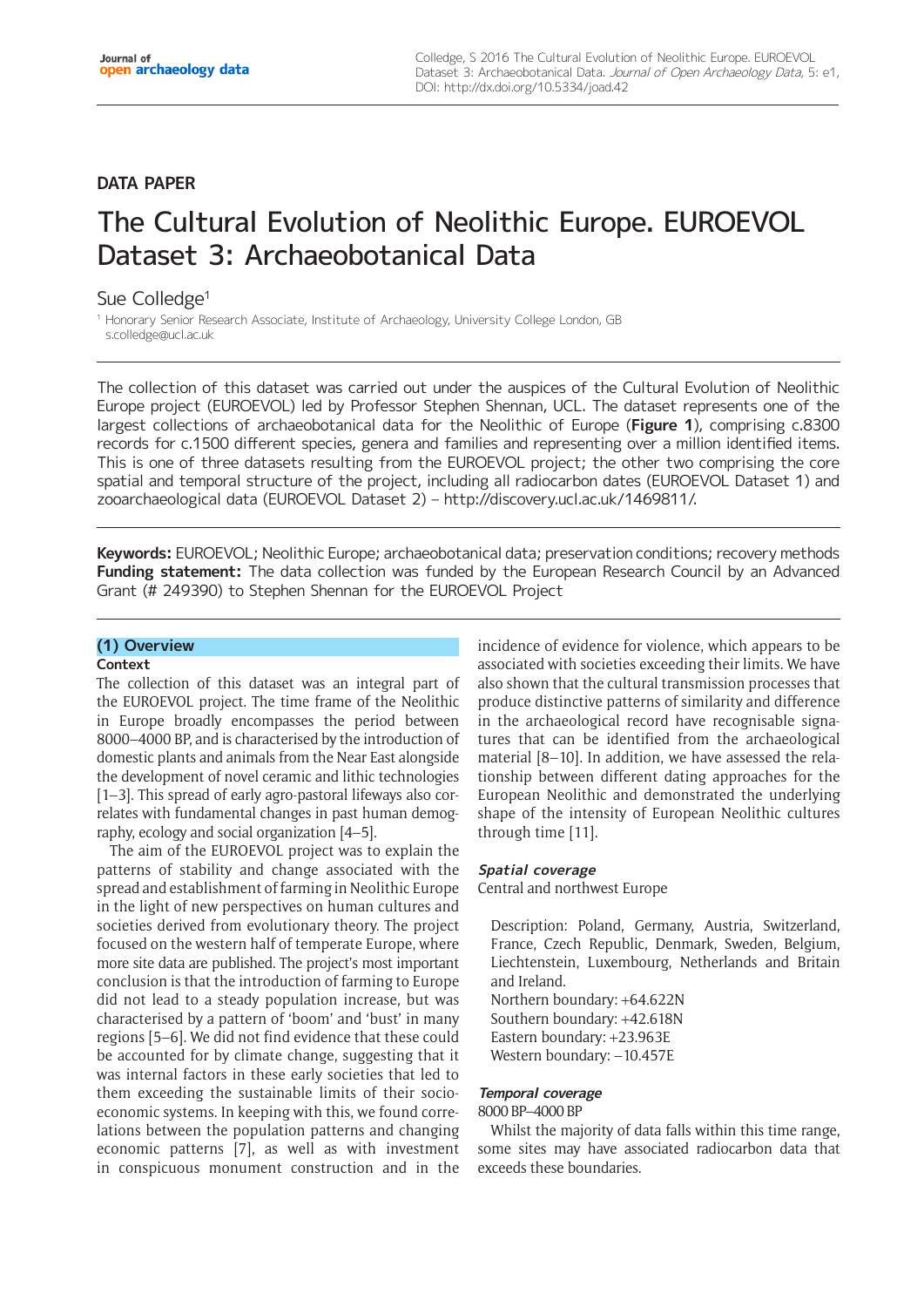

**Figure 1:** Map showing the locations of sites with archaeobotanical records included in the EUROEVOL dataset.

## **(2) Methods**

The majority of data in this dataset was obtained directly from source publications, which included several PhD theses and unpublished reports. Qualitative and quantitative details for all identified taxa are included in the dataset, together with information on sample provenances, recovery methods, and preservation status. The dataset utilises the same recording system as the zooarchaeological and radiocarbon datasets, as can be seen in the full published MySQL database found at [http://](http://discovery.ucl.ac.uk/1469811/) [discovery.ucl.ac.uk/1469811/.](http://discovery.ucl.ac.uk/1469811/)

## **Steps**

Archaeobotanical data collection involved two main approaches: 1) locating site monographs and journal articles online or in libraries; and 2) liaising with regional specialists in the UK and mainland Europe to request unpublished reports and less easily accessible published reports. Once a report had been obtained a hardcopy and digital copy were made and kept on file for future reference at the Institute of Archaeology, UCL. Where necessary reports were translated using Google translate and other online translation programmes. Any relevant site data, e.g., stratigraphic and contextual information, radiocarbon dates, etc., were also archived with the archaeobotanical report. If the site did not already exist in our database

its precise location was identified and recorded in decimal degrees. Each site was then assigned a unique *SiteID*  and details of excavation, sampling strategy and recovery methods were recorded. The archaeobotanical data for each site were initially entered on a separate excel spreadsheet; sample-by-sample information for each taxon (either count or presence data) was recorded, as were context descriptions, volumes sampled and any other relevant details given in the original report. All taxa and individual plant parts listed by the original analyst were included and recorded as a seven-character code *(TaxonCode)* denoting genus (the first four characters) and species (three characters) affiliations. Each record was assigned a level identification *(LevelOfIdentification)* based on the degree of accuracy cited in the original report and any criteria used by the analyst to distinguish between taxa were noted in the spreadsheet. Total counts (i.e., of identified items per taxon) and ubiquity (i.e., percentage of sample units where specific taxa have been observed) were calculated at the level of the cultural unit (e.g., LBK, Michelsberg, Rössen, etc.) and thus represented aggregated data for each site phase. Each cultural unit was assigned a unique *PhaseCode* and the aggregated datasets were then entered in the database. All archaeobotanical data are identifiable either at the site level (based on *SiteID),* or at the level of cultural unit or phase (based on *PhaseCode),* and can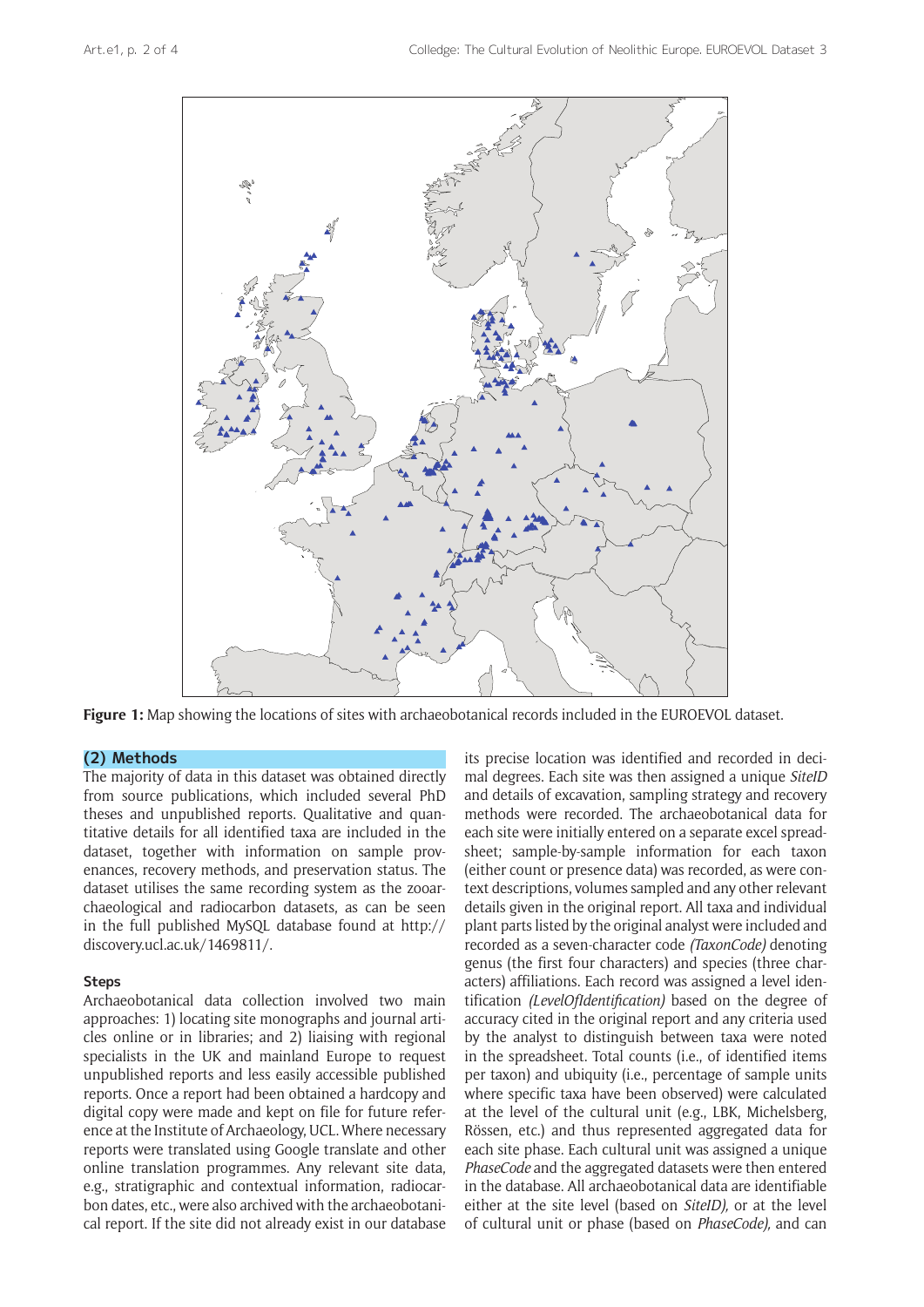therefore be linked to other associated datasets, e.g., radiocarbon dates and faunal data. Each of the archaeobotanical tables is published alongside the associated spatial and temporal datasets and zooarchaeological data at [http://](http://discovery.ucl.ac.uk/1469811/) [discovery.ucl.ac.uk/1469811/](http://discovery.ucl.ac.uk/1469811/).

#### **Quality Control**

We have adopted a fully inclusive approach to the data collection and have entered data from all archaeobotanical reports irrespective of whether or not they pre-dated the adoption of the current standard methods of sampling, recovery and recording. Similarly, we have not made any judgements about the accuracy of the identifications of taxa (i.e., based on the skill levels of the original analysts) and therefore have not excluded any from the dataset. We have included the full range of preservation types (e.g., charring, waterlogging, mineralisation, desiccation, impressions) and methods of recovery (e.g., flotation, dry-sieving, hand-picking). All records have been checked and standardised wherever possible, so that consistency across dataset is guaranteed, e.g., synonym species names, such as *Alliaria petiolata* and *Alliaria officinalis* have been recorded under a single taxonomic name to avoid duplication, in this instance *Alliaria petiolata.*

## **Constraints**

The level of recording in the archaeobotanical reports varied, e.g., at some sites absolute counts were given for all taxa, whereas at others there were presence data only and no quantitative records (e.g., in instances where plant impressions are identified). As noted above, data from all reports have been included and this has permitted presence/ absence analysis of as full a range of taxa as possible. Our records include taxa preserved under different conditions and the disparity in the range and type of remains represented by each imposes a potential constraint when using the dataset. In comparison to charring, for example, waterlogging results in less taphonomic bias and thus a far greater diversity of taxa is preserved which is more likely to comprise the full spectrum of species originally used; under all other preservation conditions the large seeded crops and wild edible fruits/nuts are resistant to decay but fragile taxa rarely survive, hence the dataset is biased in favour of the more robust plant parts [7]. Allowances should be made accordingly when making comparisons between sets of data from different sites. Similarly, account should be taken of the fact that because the dataset includes some sites where recovery has involved the use of large mesh sizes (for flotation or dry sieving) whereby any small taxa are lost, there is also likely to be a bias in favour of large taxa. For reference, there are notes on recovery methods and mesh sizes in the *AbotSites* table. Sampling strategies also differed greatly between sites and unfortunately it was rare for relevant details to be given in the original reports, but if available these are described in the *AbotSites* and *AbotPhases* tables.

## **(3) Dataset description**

#### **Object name**

*AbotSites* – two files providing the data (EUROEVOL-13-07- 2015-ABotSites.csv) and field type definitions (ABotSites\_ fields.csv) for all sites with associated archaeobotanical data, recovery methods and mesh sizes. The *SiteID* links to the *CommonSites* table described in the EUROEVOL Dataset 1: Sites, Phases and Radiocarbon Data.

*AbotPhases* – two files providing the data (EUROEVOL09- 07-201516-34\_ABotPhases.csv) and field type definitions (ABotPhases\_fields.csv) for all *PhaseCodes* with associated archaeobotanical data, context type descriptions and numbers of samples.

*AbotTaxaList –* two files providing the data (EUROEVOL09- 07-201516-34\_ABotTaxaList.csv) and field type definitions (ABotTaxaList\_fields.csv) for the full taxonomic description in relation to the unique *Taxoncode* of all taxa represented in the database

*AbotSamples* – two files providing the data (EUROEVOL09- 07-201516-34\_ABotSamples.csv) and field type definitions (ABotSamples\_fields.csv) for each taxon assigned by *PhaseCode* together with quantification, plant parts identified and preservation status.

#### **Data type**

Primary and secondary.

# **Format names and versions**

.csv, SQL

## **Creation dates**

Some records were created in 2001–2004 as part of the AHRB funded 'The origin and spread of plant economies in the Near East and Europe' project, however, the majority of records, and the current SQL database were created in 2010–2015.

## **Dataset Creators**

The primary researcher responsible for the data collection (both in the previous project and the EUROEVOL project) was Sue Colledge. Meriel McClatchie (School of Archaeology, University College Dublin) collected all the Irish and British data for the EUROEVOL project.

#### **Language**

English.

## **License**

The open license under which the data has been deposited (e.g. CC0).

## **Repository location**

The full relational database is available as a SQL dump file and the individual tables (*CommonSites, CommonPhases* and *C14Samples*) are available as .csv files at [http://discovery.](http://discovery.ucl.ac.uk/1469811/) [ucl.ac.uk/1469811/](http://discovery.ucl.ac.uk/1469811/).

#### **Publication date**

## **(4) Reuse potential**

The dataset represents one of the largest collections of archaeobotanical data for the Neolithic of Europe (c.8300 records for c.1500 different species, genera and families, representing over a million identified items) and as such it has great analytical potential for future researchers. The EUROEVOL data are particularly reusable because